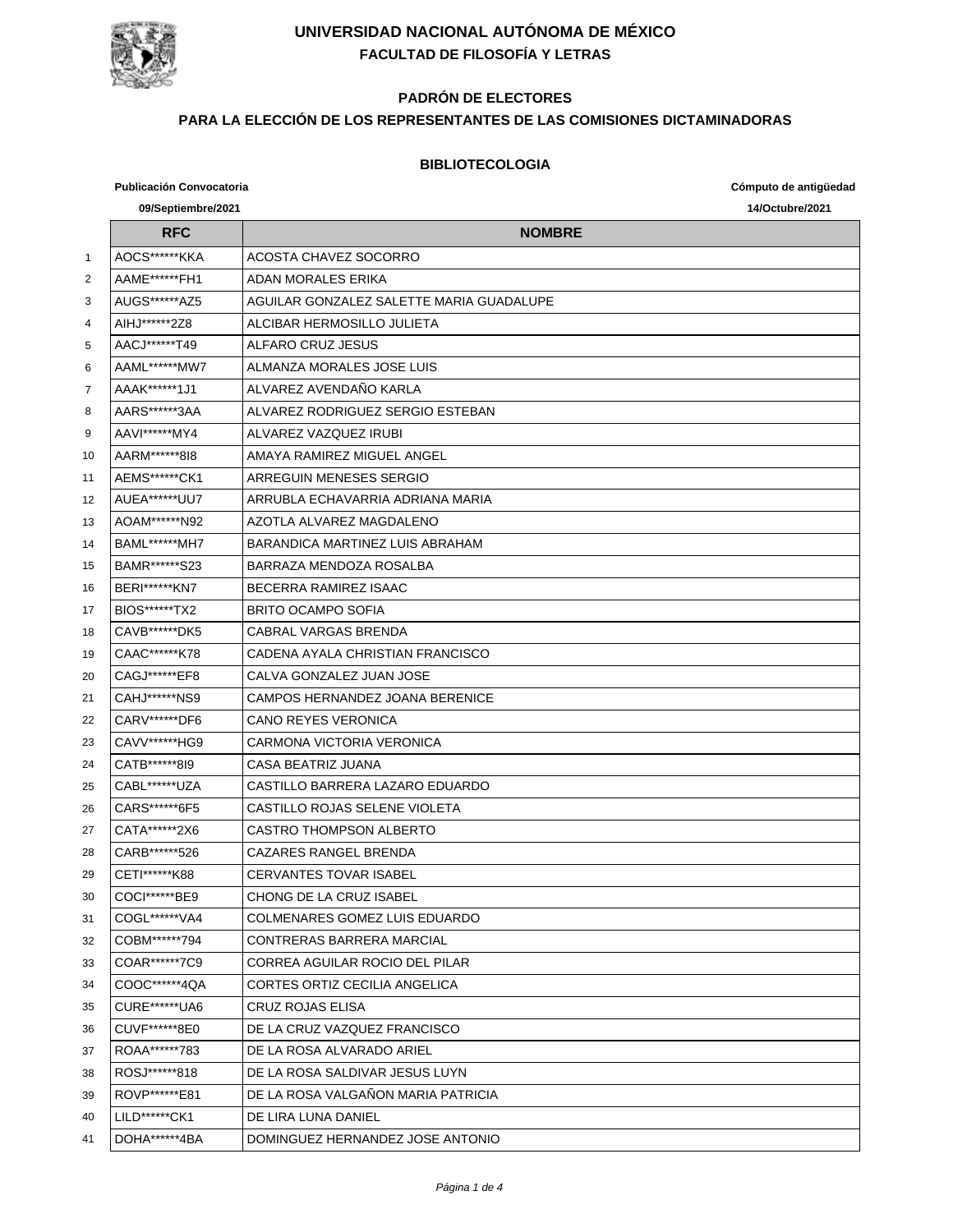

## **PADRÓN DE ELECTORES**

### **PARA LA ELECCIÓN DE LOS REPRESENTANTES DE LAS COMISIONES DICTAMINADORAS**

#### **BIBLIOTECOLOGIA**

**Publicación Convocatoria Cómputo de antigüedad 09/Septiembre/2021 14/Octubre/2021 RFC NOMBRE** EAIA\*\*\*\*\*\*U48 ESCALANTE ILIZALITURRI ARMIDA GUADALUPE EARL\*\*\*\*\*\*PA8 ESCALONA RIOS LINA EIBI\*\*\*\*\*\*T57 ESPINOSA BECERRIL MARIA ISABEL EASL\*\*\*\*\*\*NR8 ESTRADA SALAS JOSE LUIS FASA\*\*\*\*\*\*JP9 FALCON SALINAS ANA LAURA FEAL\*\*\*\*\*\*NLA FELIX ACOSTA LUIS JAVIER FEDB\*\*\*\*\*\*6Y2 FERNANDEZ DIAZ GONZALEZ BELEM FIAH\*\*\*\*\*\*2G3 FIGUEROA ALCANTARA HUGO ALBERTO FOBM\*\*\*\*\*\*PG2 FLORES BRIONES MONICA GAHE\*\*\*\*\*\*9N4 GALICIA HERNANDEZ ELSA GACD\*\*\*\*\*\*DJ1 GARCIA CASTAÑEDA DANIEL GAEG\*\*\*\*\*\*PH8 GARCIA ESCALANTE GUADALUPE MARISOL GAHO\*\*\*\*\*\*PW9 GARCIA HERNANDEZ OSCAR EDUARDO GAMB\*\*\*\*\*\*JF0 GARCIA MARTINEZ BARDO JAVIER GAMH\*\*\*\*\*\*MW4 GARCIA MELENDEZ HECTOR EDUARDO GOBJ\*\*\*\*\*\*EDA GOMEZ BRISEÑO JORGE GOLA\*\*\*\*\*\*QK0 GOMEZ LLORENTE ADRIANA GOMF\*\*\*\*\*\*1K4 GONZALEZ MORENO FERNANDO EDMUNDO GOMR\*\*\*\*\*\*4IA GONZALEZ MORENO ROBERTO GOOC\*\*\*\*\*\*UY5 GONZALEZ ORDAZ CINTIA ELIZABETH GORT\*\*\*\*\*\*DV1 GONZALEZ ROMERO MARIA TERESA GOSR\*\*\*\*\*\*QE2 GONZALEZ SANCHEZ ROBERTO DE JESUS GOSL\*\*\*\*\*\*L63 GONZALEZ SOLIS LESLIE MARIA GUGJ\*\*\*\*\*\*441 GUERRA GONZALEZ JENNY TERESITA GURS\*\*\*\*\*\*FW3 GUERRERO RODRIGUEZ SUSANA GUVA\*\*\*\*\*\*6J5 GUEVARA VILLANUEVA ANGELICA GUHG\*\*\*\*\*\*8E1 GUTIERREZ HERNANDEZ GUADALUPE VANESSA CAROLINA GUME\*\*\*\*\*\*BG4 GUTIERREZ MOSQUEDA ERIKA IVETTE GURL\*\*\*\*\*\*PD7 GUTIERREZ RAMIREZ JOSE LUIS GUMA\*\*\*\*\*\*EI5 GUZMAN MORALES ABSALON **HEPJ\*\*\*\*\*\*BV4** HERNANDEZ PEREZ JONATHAN 73 | HERA\*\*\*\*\*\*4D8 | HERNANDEZ RAMIREZ JOSE ABRAHAM HESP\*\*\*\*\*\*BW1 HERNANDEZ SALAZAR PATRICIA HESN\*\*\*\*\*\*6Z1 HERNANDEZ SANCHEZ NALLELY HEVM\*\*\*\*\*\*H9A HERRERA VARGAS MARTHA TULIA JIAO\*\*\*\*\*\*V20 JIMENEZ ALVAREZ ORALIA LETICIA JUSB\*\*\*\*\*\*4Q6 JUAREZ SANTAMARIA BEATRIZ LALZ\*\*\*\*\*\*UW6 LAGUNAS LEDESMA ZAIRA LARE\*\*\*\*\*\*NQ7 LANDA RODRIGUEZ ESTEBAN LEPN\*\*\*\*\*\*PX4 LEON PEREZ NOHEMI AIDEE LOCH\*\*\*\*\*\*8E8 LOBATON CRUZ HILDA GABRIELA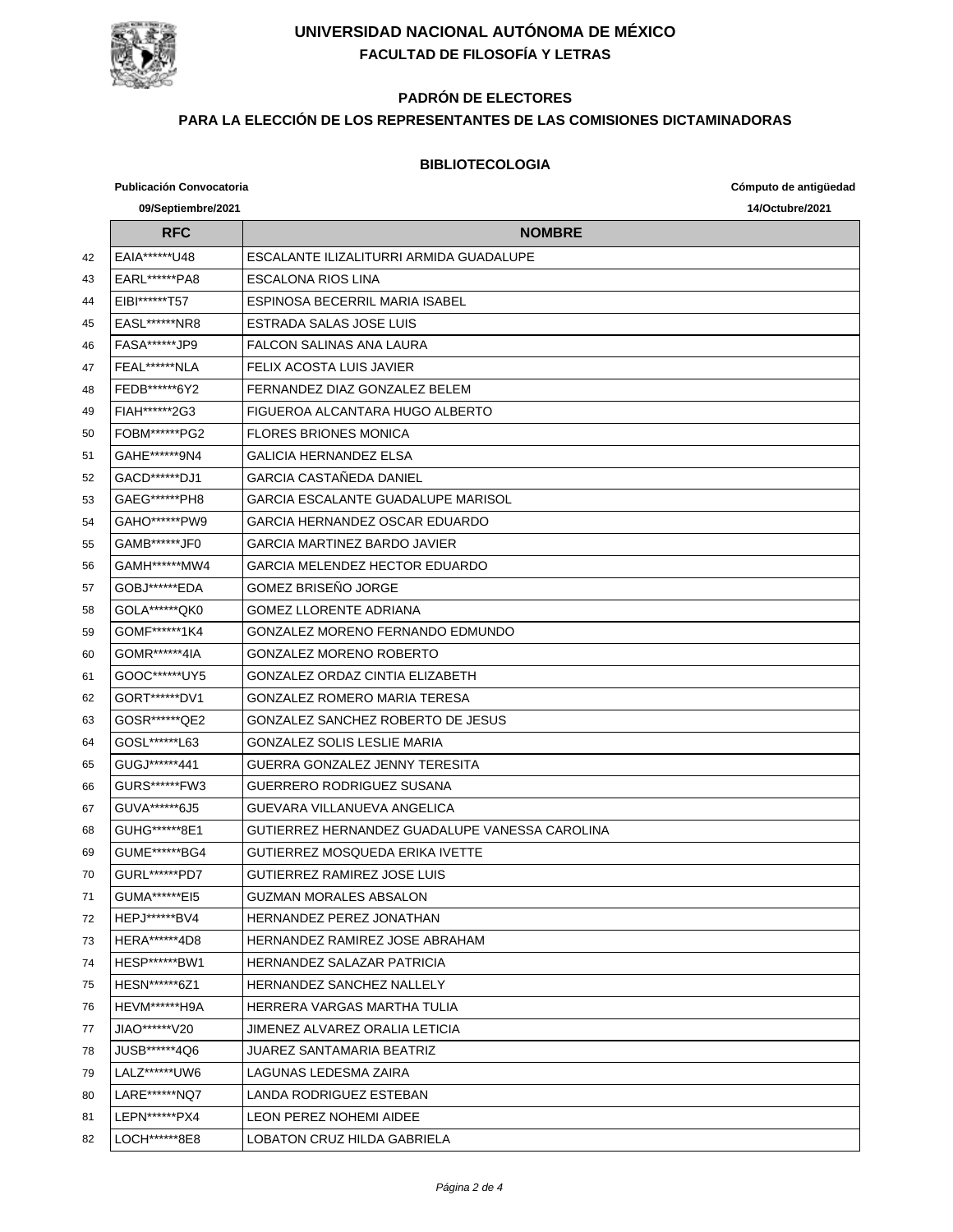

# **PADRÓN DE ELECTORES**

### **PARA LA ELECCIÓN DE LOS REPRESENTANTES DE LAS COMISIONES DICTAMINADORAS**

#### **BIBLIOTECOLOGIA**

**Publicación Convocatoria Cómputo de antigüedad 09/Septiembre/2021 14/Octubre/2021 RFC NOMBRE** 83 LOFF\*\*\*\*\*\*LQ0 LOPEZ FRANCO FERMIN LOGN\*\*\*\*\*\*G63 LOPEZ GARIBAY NELIDA GABRIELA LOSG\*\*\*\*\*\*BC6 LOZANO SAN JUAN GUSTAVO MAAF\*\*\*\*\*\*8V2 MARTINEZ ARELLANO FILIBERTO FELIPE 87 | MABD\*\*\*\*\*\*SM5 | MARTINEZ BONILLA DANIEL MANS\*\*\*\*\*\*2C4 MARTINEZ NORIEGA SOFIA ANAHUAC MEHA\*\*\*\*\*\*QL2 MEDINA HUERTA MARIA DE LOS ANGELES 90 | MEOV\*\*\*\*\*\*IE6 | MENDEZ ORTIZ VERONICA MEAE\*\*\*\*\*\*F28 MENDIZABAL ARZATE MARIA ELIZABETH METF\*\*\*\*\*\*UU8 MENESES TELLO FELIPE 93 MOME\*\*\*\*\*\*35A MOLINA MERCADO ESPERANZA MOAJ\*\*\*\*\*\*FNA MONTES DE OCA ALQUICIRA JONATHAN AARON 95 | MOGD\*\*\*\*\*\*JF5 | MORALES GARCIA DANAE ISIS 96 | MOMR\*\*\*\*\*\*5V4 | MORALES MONROY ROSA ATZIMBA 97 | MORA\*\*\*\*\*\*\*IK4 | MORAN REYES ARIEL ANTONIO 98 NOPR\*\*\*\*\*\*BV8 NOVELO PEÑA RAUL 99 | OICR\*\*\*\*\*\*\*EJ2 | ORTIZ CABRAL RICARDO OMAR OIRA\*\*\*\*\*\*IK9 ORTIZ ROJAS ALMA DELIA PAMT\*\*\*\*\*\*NL1 PALACIOS MEDELLIN JOSE TOMAS PAMR\*\*\*\*\*\*8X6 PASILLAS MENDOZA REBECA PAPA\*\*\*\*\*\*N40 PAVON PLATA ARMANDO PEPM\*\*\*\*\*\*EQ4 PEÑA PIMENTEL MIRIAM ALEJANDRA PESK\*\*\*\*\*\*FV5 PEÑALOZA SANTOS KARINA PIMH\*\*\*\*\*\*TP0 PRIEGO MARTINEZ HUSSEIN QUED\*\*\*\*\*\*6ZA QUEZADA ESCAMILLA DIANA RALR\*\*\*\*\*\*T46 RAMIREZ LOPEZ RODRIGO RAVC\*\*\*\*\*\*4MA RAMIREZ VELAZQUEZ CESAR AUGUSTO RECG\*\*\*\*\*\*MP4 RESENDIZ CANSINO GONZALO REOG\*\*\*\*\*\*BQ0 REYES OLVERA GUADALUPE MIREYA RERJ\*\*\*\*\*\*RL5 REYES ROCHA JAIME 113 | RIBM\*\*\*\*\*\*8Y0 | RICO BOCANEGRA MARISA 114 RIEM\*\*\*\*\*\*\*TC5 | RIVERA ESPINO MARY CARMEN RILJ\*\*\*\*\*\*IC5 RIVERA LEON JESUS ARTURO 116 ROCN\*\*\*\*\*\*MA8 ROBLEDO CADENA NADIA BERENICE ROPG\*\*\*\*\*\*9M9 RODRIGUEZ PEREZ GUADALUPE ROSA\*\*\*\*\*\*QR7 RODRIGUEZ SALINAS ARGENIS ROVP\*\*\*\*\*\*B52 RODRIGUEZ VIDAL PATRICIA LUCIA ROPJ\*\*\*\*\*\*H31 ROMERO PICHARDO JORGE ANTONIO ROVM\*\*\*\*\*\*2L5 ROMERO VAZQUEZ MARISELA SALB\*\*\*\*\*\*1E8 SANCHEZ LUNA BLANCA ESTELA 123 SAAJ\*\*\*\*\*\*5C6 SANDOVAL ALVAREZ JAIME